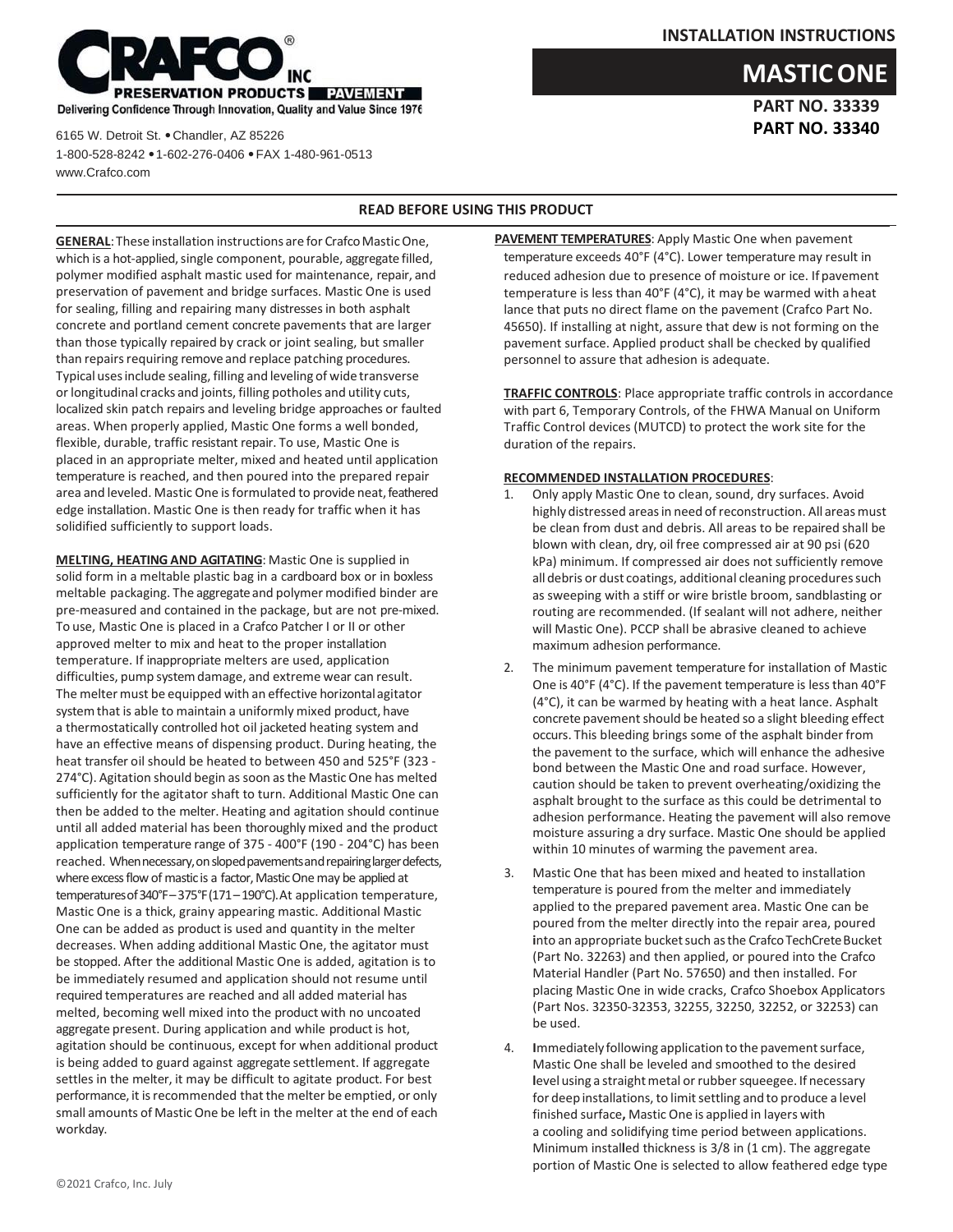installations when required. The finished Mastic One installation should be applied smooth and level with the pavement surface.

When applied in the wheel path, and other areas where improved skid resistance is desired, the top layer is covered with Crafco Approved Surfacing Aggregate or a surfacing aggregate specified in the project plan and approved by Crafco. Prior to applying the surfacing aggregate, quickly expose the surface to a flame to remove any surface bubbles and to heat the surface to adhere to the surfacing aggregate. Apply dry surfacing aggregate when the surface temperature is 300°F (149°C) to 325°F (163°C) as measured with a non‐contact infrared thermometer. When practical, the surfacing aggregate should be applied around the perimeter first and then applied to the center after the temperature falls in range.

When surfacing aggregate must be applied at one time, the center surface of the Mastic One should be allowed to cool to a minimum of 300°F (149°C) before application. The perimeter surface temperature will have cooled below the aggregate application temperature range and must be gently heated back to the recommended patch surface temperature range using a torch, before application of the surfacing aggregate.

- Surfacing aggregate shall be applied to completely cover the patch surface. The usage rate for the surfacing aggregate is approximately 2 pounds per square foot.
- After application, lightly float the pre-heated Crafco Ironing Wand (P/N 322436) over the surfacing aggregate to imbed approximately 50% of aggregate. **Do not over press** and completely encapsulate the surfacing aggregate. The tops of the aggregate must be visible.
- Once Mastic One has cooled to the surrounding pavement surface temperature, final cleaning with a sweeper or vacuum is performed to remove any surplus aggregate prior to opening to traffic. Excess surfacing aggregate can be reused if kept clean, not contaminated and dry.
- 5. When installing over a distressed pavement surface, Mastic One should be applied at least 6 in (15 cm) beyond the distressed area onto sound pavementsurfaces.
- 6. MasticOne cools quickly after installation and isready for traffic when it has solidified sufficiently to support loads. Apply Crafco DeTack to reduce surface tack and allow quicker opening of the area to traffic.

**USES AND INSTALLATION CONFIGURATIONS**: The general use of Mastic One is to repair pavement deficiencies which are larger than those that can be appropriately addressed with pavement sealants, but smaller than those where conventional remove and replace patching procedures are used. Typical uses include (but are not limited to):

- 1) Sealing and filling pavement cracks or joints over 1.5 in (3.8cm) wide,
- 2) Filling potholes,
- 3) Leveling depressed thermal cracks,
- 4) Sealing and repairing deteriorated longitudinal joints,
- 5) Skin patching,
- 6) Pretreatment of crackedareas prior to surface treatments,
- 7) Repairs prior to surfacetreatments
- 8) Leveling manhole covers, bridge deck approaches, or other settlement at structures,
- 9) Capping settled utilitycuts,
- 10) Filling spalls, popouts, and cornerbreaks

Mastic One binder is self‐adhesive and develops a strong bond to the pavement. Shrinkage of approximately 5% occurs as Mastic One cools from application temperature to ambient. No compaction is required. After application, time must be given for the product to cool before opening the area to traffic. Cooling time will vary depending on the size of the application and ambient temperature. Generally, allow approximately 30 to 60 minutes of cooling for each 1 in (2.5cm) of material depth.

For installations of Mastic One deeper than 2.5 in (6.3cm), product shall be installed in layers not exceeding 2.5 in thick (6.3cm) with cooling to 200°F (93°C) maximum before applying the next layer. The final layer to the pavement surface level should be  $\frac{1}{2}$  to 1 in (1.2 to 2.5cm) thick. This layering process reduces material shrinkage during product cooling. Installations over 2 in (5cm) deep shall be bulked by adding up to 25% by volume of Crafco Structural Aggregate (Part No. 33033) or other aggregates approved by Crafco to the patch in layers for improved stability and quicker cooling. Roofing felt or other similar strips can be used along the work area boundaries to create neat, well defined edges. The strips should be removed immediately after application before material cools.

**APPLICATION LIFE**: Application life at application temperatures is approximately 12 to 15 hours. Application life may be extended by adding fresh material as quantity in the applicator decreases. Mastic One must be agitated while being applied. The material may be reheated to application temperature once, after the initial heat up. Additional reheating of the material may result in degradation of properties. At the end of the installation day, it is recommended that the melter be as empty as possible. Product volume of no more than 25% of melter capacity should be left in the melter for reheating. When reheating, a volume of Mastic One equal to or greater than the amount being reheated should be added to the melter for the next installation. When the application life has been exceeded, MasticOne will begin to thicken, become "stringy" and may then gel. If this should occur, the material should immediately be removed from the melter anddiscarded.

**PRECAUTIONS**: Mastic One will soften, become sticky, and track if exposed to fuel or oil spillage, therefore, it should not be used in areas subject to fuel or oils.

**STORAGE**: Pallets of packaged product are protected with a weather resistant covering. During storage, the protective wrap must be kept on the pallets to maintain pallet stability. If rips in the pallet covering occur during handling, they should be repaired to help maintain packaging integrity. Pallets should be stored on a level surface which is dry and has good drainage. Pallets should not be stacked because crushing of bottom layers may occur. Mastic One material properties are not affected by packaging deterioration.

**SAFETY PRECAUTIONS**: Since Mastic One is heated to elevated temperatures, it is essential that operations be conducted in manners which assure safetyof personnel.All associated with use of the material need to be aware of the hazards of using hot applied materials and safety precautions. Before use, the crew should read and understand product use, safety information and the product SDS. This sheet, which is supplied with each shipment, describes the characteristics of the product as well as any potential health hazards and precautions for safe handling and use. User should check D.O.T. requirements for transportation of product at elevated temperatures (above 212°F (100°C)).